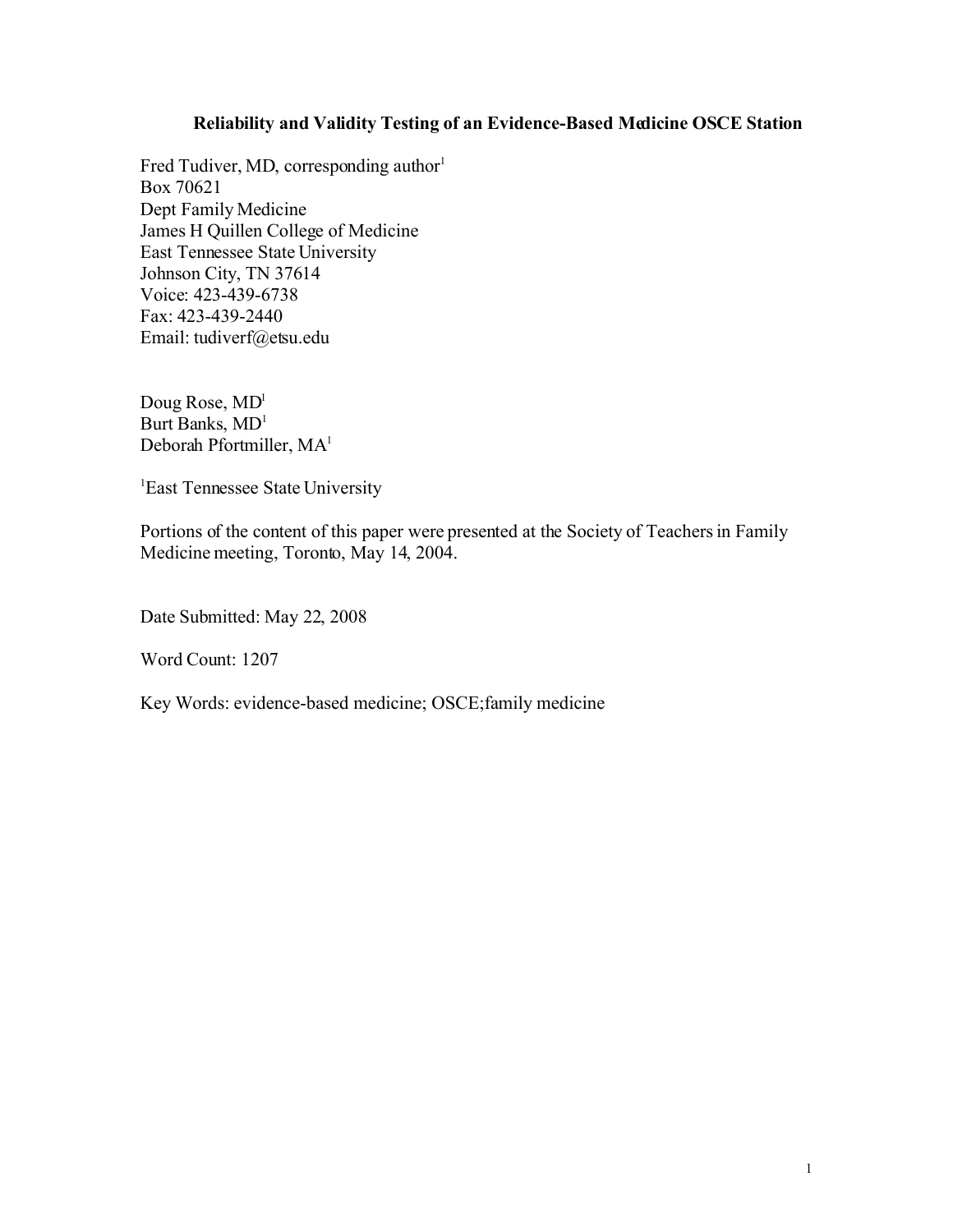## **Reliability and Validity Testing of an Evidence-Based Medicine OSCE Station**

# **ABSTRACT**

The six competencies of the Accreditation Council for Graduate Medical Education include the lifelong learning skills of Evidence-Based Medicine/Information Mastery. We developed and tested an Objective Structured Clinical Examination (OSCE) station that would measure these skills in Family Medicine residents. This EBM OSCE station is a 30-minute station within a regular OSCE exam. It uses an 8-point checklist and global measure, and has good psychometric properties including construct validity, interrater reliability (correlation=.96), and internal reliability (Cronbach's=.58). This tool is useful for training programs, as assessing EBM/Information Mastery is an important part of the evaluation of physician skills.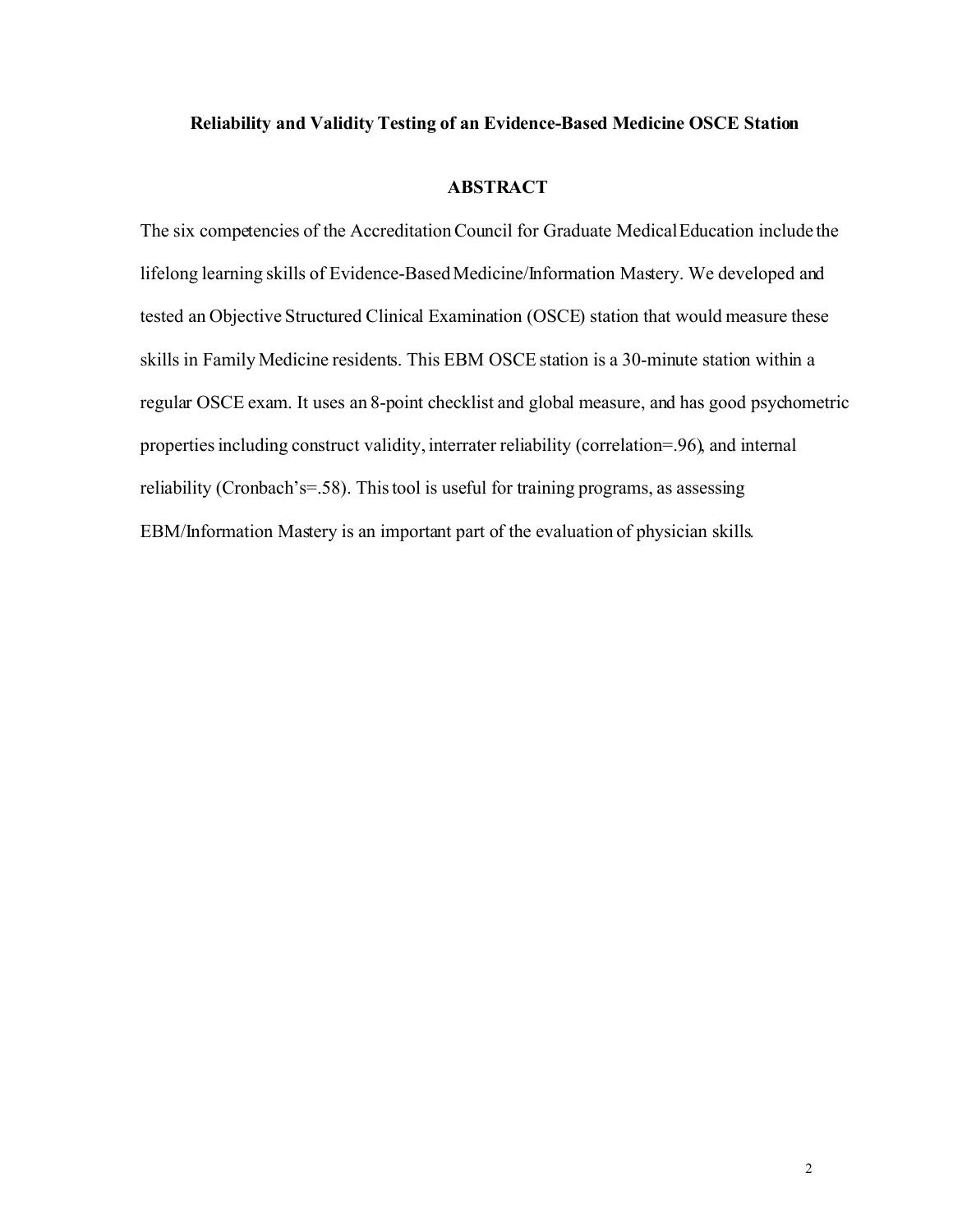In 1999 the Outcomes Project of the Accreditation Council for Graduate Medical Education (ACGME) developed six core competencies—all to be implemented by July, 2007. The competency areas of medical knowledge and practice-based learning and improvement specifically included the concepts of lifelong learning. The second phase of the project (2002– 2006) asked training programs to assess the six competencies; with the aid of a "toolbox" of suggested assessment techniques.<sup>1</sup> For the lifelong learning competencies listed above, the toolbox often included the use of Objective Structured Clinical Examinations (OSCEs).

The specific lifelong learning competencies overlap with the four major skills of Evidence-Based Medicine (EBM): 1) Translation of uncertainty to an answerable question; 2) Systematic retrieval of best evidence available; 3) Critical appraisal of evidence for validity, clinical relevance, and applicability; and 4) Application of results in practice.<sup>2</sup>

A recently published systematic review of 104 unique instruments for evaluating the teaching of EBM skills found most were tested on medical students and residents, and most were restricted to assessing skills in searching and critical appraisal. <sup>3</sup> The reviewers concluded that of the 104 instruments, 34 measured actual EBM clinical behaviors; of these, only six used objective outcome measures and only three measured the performance of evidence-based clinical maneuvers in practice.<sup>4-6</sup> The rest relied on retrospective self reports. These three measures recorded practice audits as a proxy for visualizing actual practice itself.

Another four studies in the review used OSCEs to assess EBM skills on medical students, but they had limitations. One was restricted to assessing searching strategies,<sup>7</sup> another did not assess searching or critical appraisal skills, ${}^{8}$  and a third was restricted to assessing critical appraisal. ${}^{9}$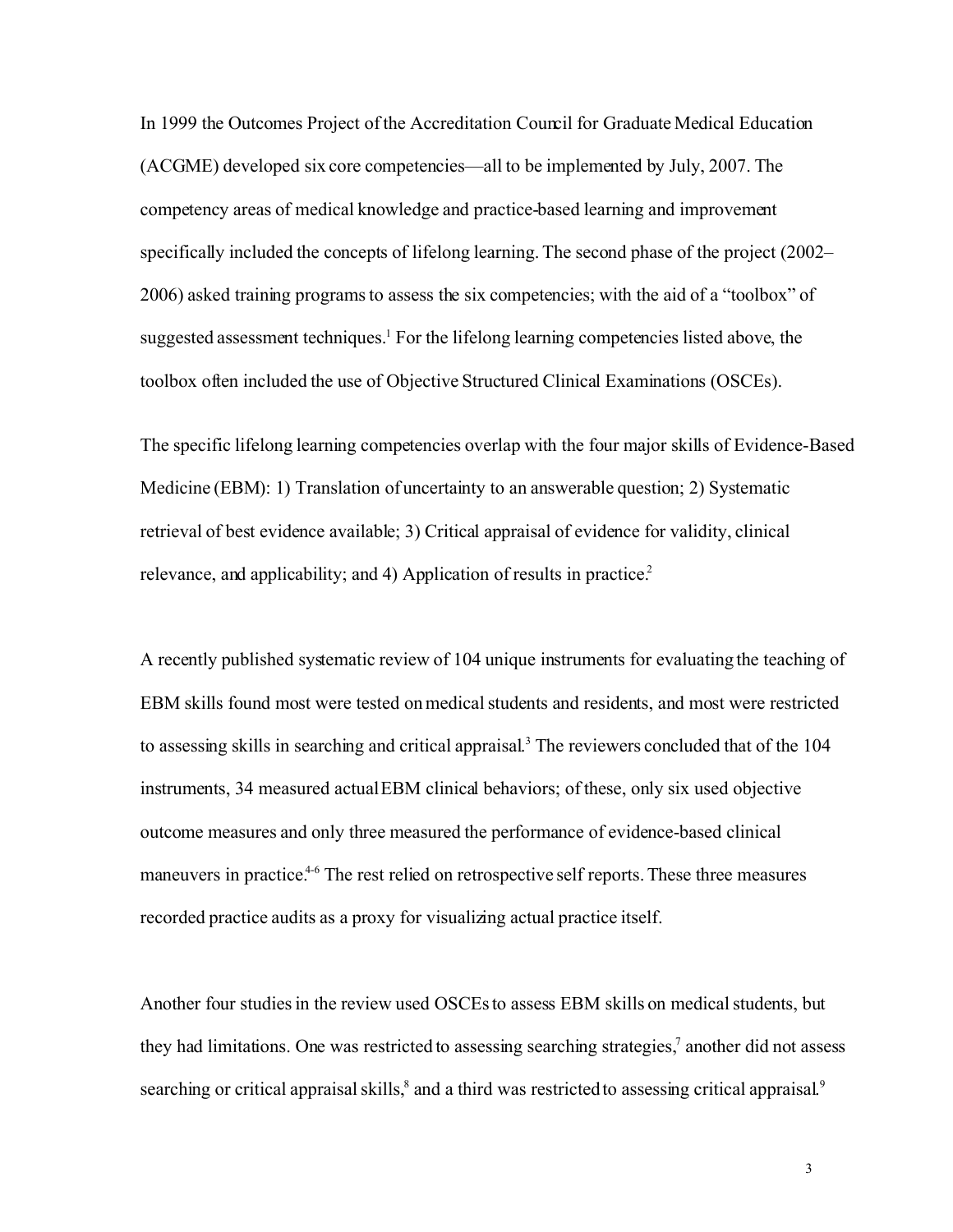The fourth study was the only study of the four that examined psychometric properties of the measure, but it did not assess how the searches were performed.<sup>10</sup> A paper on a fifth OSCE related EBM skills measure (also with medical students) was published after the systematic review, but it did not appraise search skills.<sup>11</sup> Most of the OSCE-based studies restricted their searching databases to MEDLINE.

The purpose of this pilot study was to develop and test an OSCE station that measured EBM skills.

### **METHODS**

## Setting and Subjects

Three of the authors initially developed a set of two "EBM OSCE" stations based on two different integrated OSCEs which are given to the incoming first and second year residents in the Department of Family Medicine at East Tennessee State University as a formative evaluation in the first month of their year. Twenty-three first-year residents and 19 second-year residents completed the testing. The integrated OSCE consisted of six different stations (standardized patient interview, focused clinical examination, interpretation oflab findings, development of differential diagnosis and plan, exploration of ethics, and confidentiality issues), with an innovative EBM station at the end. The two OSCEs were based on two cases: 1) For first year residents, a patient with multiple myeloma presenting with back pain; 2) For  $2<sup>nd</sup>$  year residents, a patient was admitted with pancreatitis and alcohol abuse.

## The EBM OSCE Stations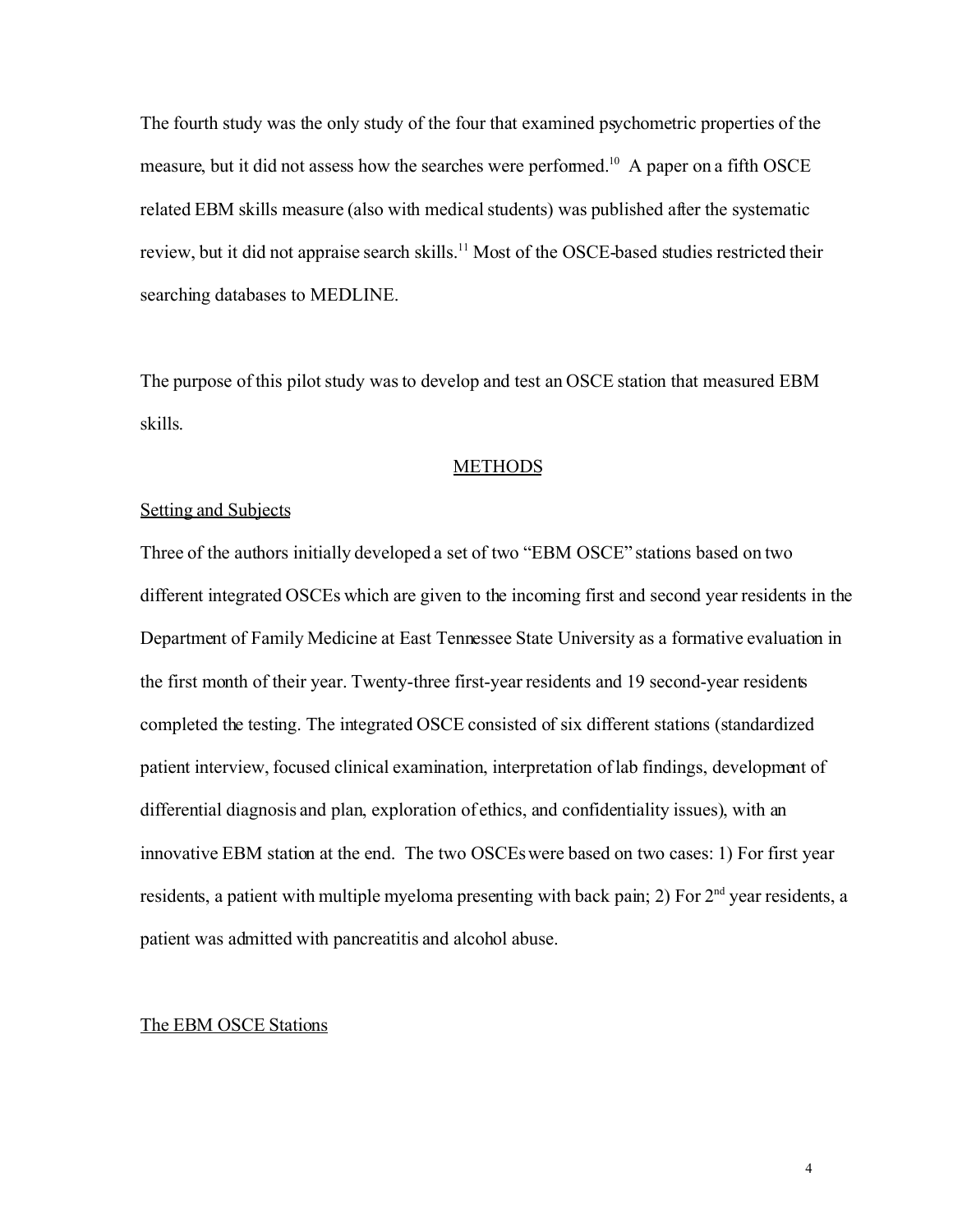The residents were given 30 minutes to complete three sections of inquiry for each of the OSCEs. In the first they had to develop a 4-part P.I.C.O. question (Patient-Intervention-Comparison if any-Outcomes) related to the OSCE case. In the second section they were given a P.I.C.O. question based on the same case and asked to find the best evidence answer. They were provided with a computer connected to the internet and all the medical college library resources including MEDLINE, Cochrane Databases of Systematic Reviews and Clinical Trials, D.A.R.E., ACP Journal Club, InfoRetriever, InfoPoems, UpToDate, and DynaMed. Residents completed a form documenting the resources searched, terms used, type of studies found, usefulness, best evidence answer to the question, and justification for choosing the study or studies. The third section contained seven multiple choice questions assessing comprehension of levels of evidence and understanding of Disease Oriented Evidence (DOE) versus Patient Oriented Evidence that Matters (POEM).<sup>12</sup>

#### Testing and Scoring

Most modern OSCEs utilize both a checklist and global scoring mechanism.<sup>13,14</sup> We devised a similar set of evaluation measures for the EBM OSCE, withresponse scale items based on the EBM literature. After three iterations of testing we came up with a revised 8-item checklist. The eight items in the checklist included questions on the four major EBM skills as well as on efficiency finding answers to their questions and assessing levels of evidence for critically appraising articles. The possible scores of the 8-item checklist ranged from zero to 24 and were computed by summing the eight items, each with a response range of zero to 3. The 2-item global scale (one item for process, the second for the answer) ranged from zero (no response) to 10 (highly effective and efficient search). Three author raters (FT, DR, BB), independently

5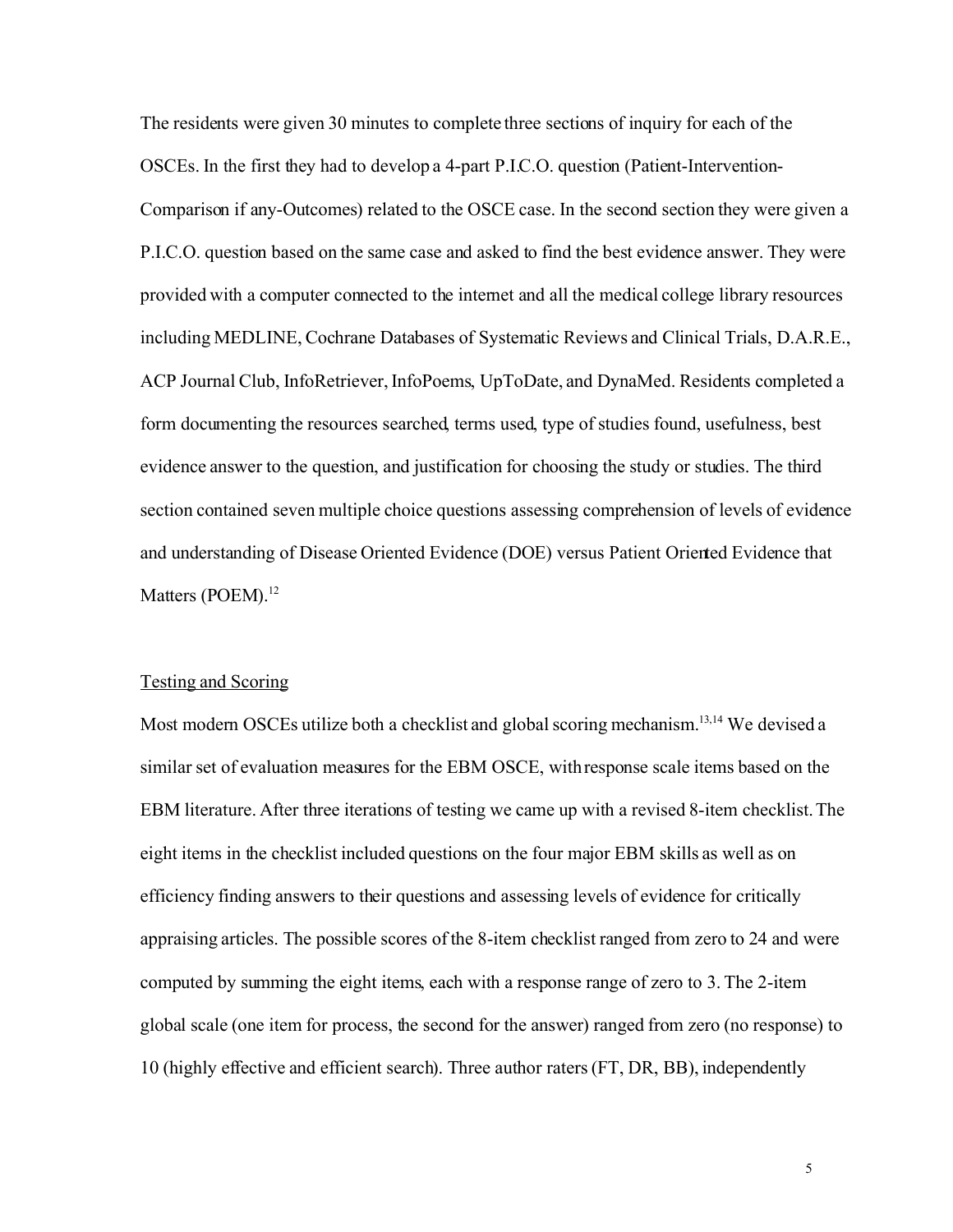scored the checklists and global scores after a number of discussions and agreements on how to score.

## Data Analysis

We measured content validity by using feedback from expert opinion and construct validity by using independent t-tests to compare the means of the first- and second-year residents. Pearson correlation coefficient was used to examine the strength of the relationship between the checklist measure and the global measure, giving a measure of criterion validity. We measured interrater reliability by using two-way mixed effects intraclass correlations for consistency and internal reliability by using Cronbach's alpha.

## RESULTS

There was good construct validity as new rising 2nd year residents (most of whom had EBM training) had higher scores than new  $1<sup>st</sup>$  year residents on the global assessment score (See the Table). Second year residents also scored higher on the 8-item checklist score, but this difference was not significant (PGY1 mean=15.05; PGY2 mean=16.37). The checklist and global assessment measure had a statistically significant positive correlation ( $r=0.62$ ,  $p<.001$ ). The final 8-item checklist and the global assessment had good interrater reliability (0.96 and 0.92 respectively) (Table). The internal reliability of the 8-item scale as measured by Cronbach's alpha was 0.58, considered acceptable.<sup>15</sup>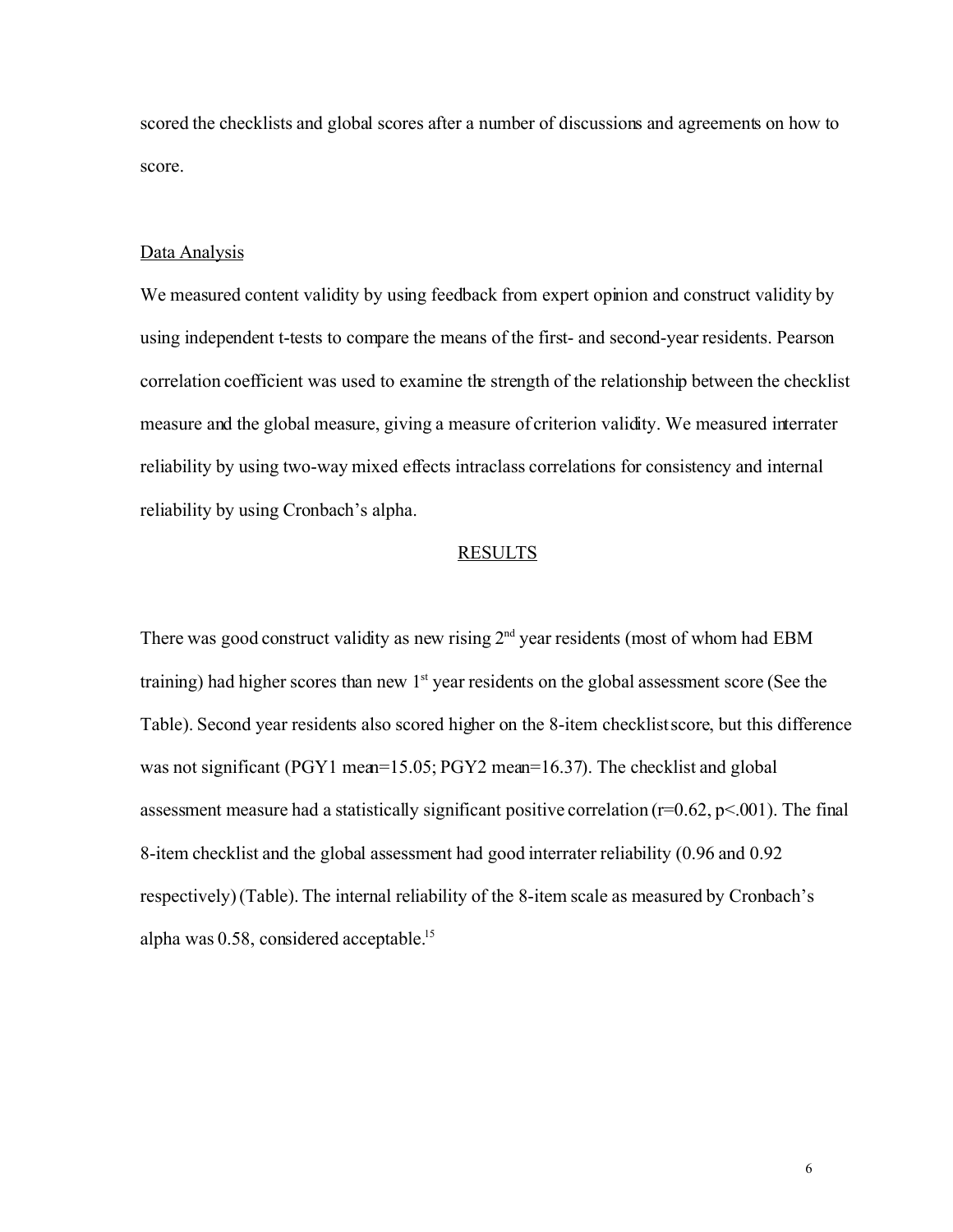#### DISCUSSION/CONCLUSIONS

This brief report describes the development and testing of a new, innovative assessment tool for evaluating the four major skills of EBM. In addition, it tests these skills in a simulated clinical situation – the OSCE. The tool is flexible and can be used in almost any clinical OSCE situation, once the OSCE itself is developed.

Some of the psychometric properties (construct validity, interrater reliability, criterion validity) were good including the criterion validity as the Global and checklist correlation was highly significant.; however, although the Cronbach's alpha reliability of 0.58 is considered acceptable to evaluate level of group accomplishment;<sup>15</sup> other newer references indicate that 0.70 is a standard level.<sup>16,17</sup> This and the lack of a significant difference in the checklist between the two resident years could be a problem of power with the relatively low numbers of residents in the study.

The development of standardized tools for assessing skills of EBM/Information Mastery is becoming an essential part of the evaluation of physician skills. Until we have integrated these tools routinely in our education of these physicians and other health professionals, we will be unable to evaluate performance in one of the key competency skills—that of lifelong learning. Future development of this tool will need testing on larger numbers and more rigorous testing of the psychometric properties.

7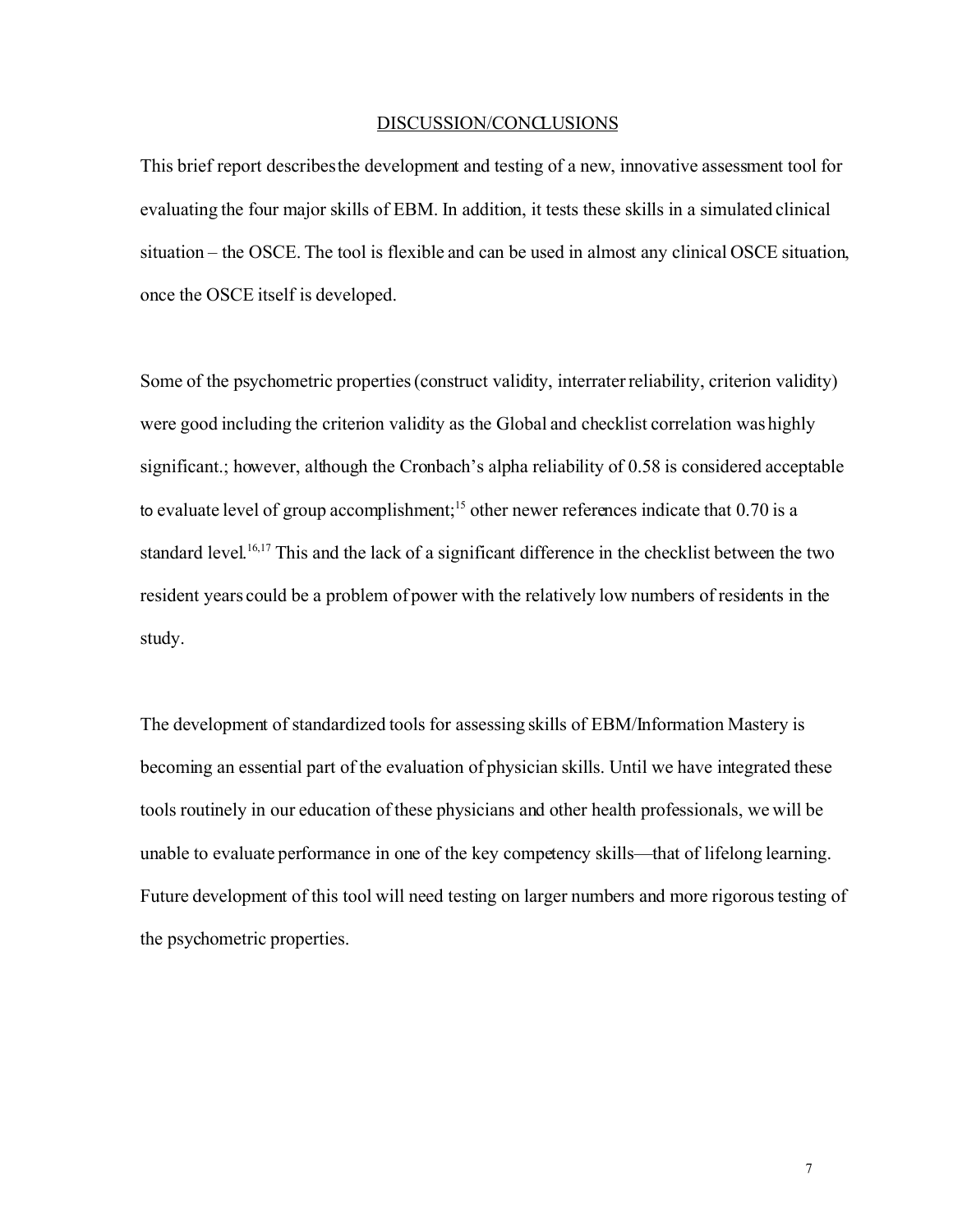## **REFERENCES**

- 1. Accreditation Council for Graduate Medical Education. Table of toolbox methods. Available at: http://www.acgme.org/Outcome/assess/ToolTable.pdf. Accessed February 12, 2008.
- 2. Dawes M, Summerskill M, Glasziou G, et al. Sicily statement on evidence-based practice. BMC Med Educ 2005;5(1):1.
- 3. Shaneyfelt T, Baum KD, Bell D, et al. Instruments for evaluating education in evidencebased practice.JAMA 2006;296:1116-27.
- 4. Langham J, Tucker H, Sloan D, Pettifer J, Thom S, Hemingway H. Secondary prevention of cardiovascular disease: a randomised trial of training in information management, evidence-based medicine, both or neither: the PIER trial. Br J Gen Pract 2002;52:818-24.
- 5. Epling J, Smucny J, Patil A, Tudiver F. Teaching evidence-based medicine skills through a residency developed guideline. Fam Med 2002;34:646-8.
- 6. Ellis J, Mulligan I, Rowe J, Sackett DL. Inpatient general medicine is evidence based: A-Team, Nuffield Department of Clinical Medicine. Lancet 1995;346:407-10.
- 7. Burrows SC, Tylman V. Evaluating medical student searches of MEDLINE for evidencebased information: process and application of results. Bull Med Libr Assoc 1999;87:471- 6.
- 8. Fliegel JE, Frohna JG, Mangrulkar RS. A computer-based OSCE station to measure competence in evidence-based medicine skills in medical students. Acad Med 2002;77:1157-8.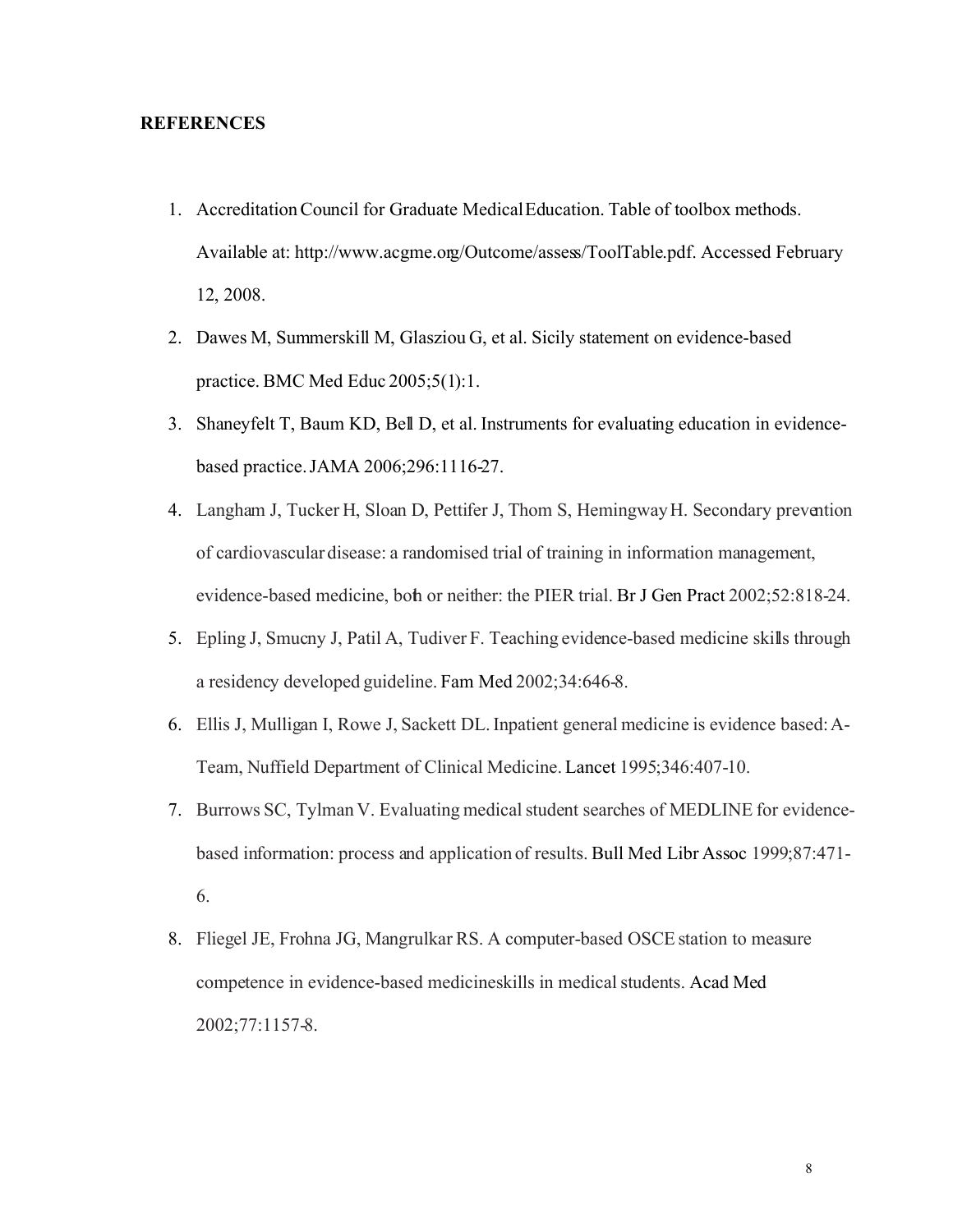- 9. Bradley P, Humphris, G. Assessing the ability of medical students to apply evidence in practice: the potential of the OSCE. Med Educ 1999;33:815-7.
- 10. Davidson RA, Duerson M, Romrell L, Pauly R, Watson RT. Evaluating evidence-based medicine skills during a performance-based examination. Acad Med 2004;79:272-5.
- 11. Frohna JG, Gruppen LD, Fliegel JE, Mangrulkar RS. Development of an evaluation of medical student competence in evidence-based medicine using a computer-based OSCE station. Teaching Learning Med 2006;18:267-72.
- 12. Ebell MH, Shaughnessy A. Information mastery: integrating continuing medical education with the information needs of clinicians. J Contin Educ Health Prof 2003;23:Suppl 1:S53-62.
- 13. Jefferies A, Simmons B, Tabak D, et al. Using an objective structured clinical examination (OSCE) to assess multiple physician competencies in postgraduate training. Med Teach 2007;29:183-91.
- 14. Berkenstadt H, Ziv A, Gafni N, Sidi A. The validation process of incorporating simulationbased accreditation into the anesthesiology Israeli national board exams. Isr Med Assoc J 2006;8:728-33.
	- 15. Helmstadter GC.Principles of Psychological Measurement. New York, New York: Appleton Century Crofts, 1964.
	- 16. Streiner DL, Norman GR. Health Measurement Scales: A Practical Guide to Their Development and Use (2nd ed.). New York, New York: Oxford University Press, 1995.
	- 17. Polit DF, Beck CT. Nursing Research: Principles and Methods ( $7<sup>th</sup>$  ed.). Philadelphia, PA: Lippincott Williams & Wilkins, 2004.